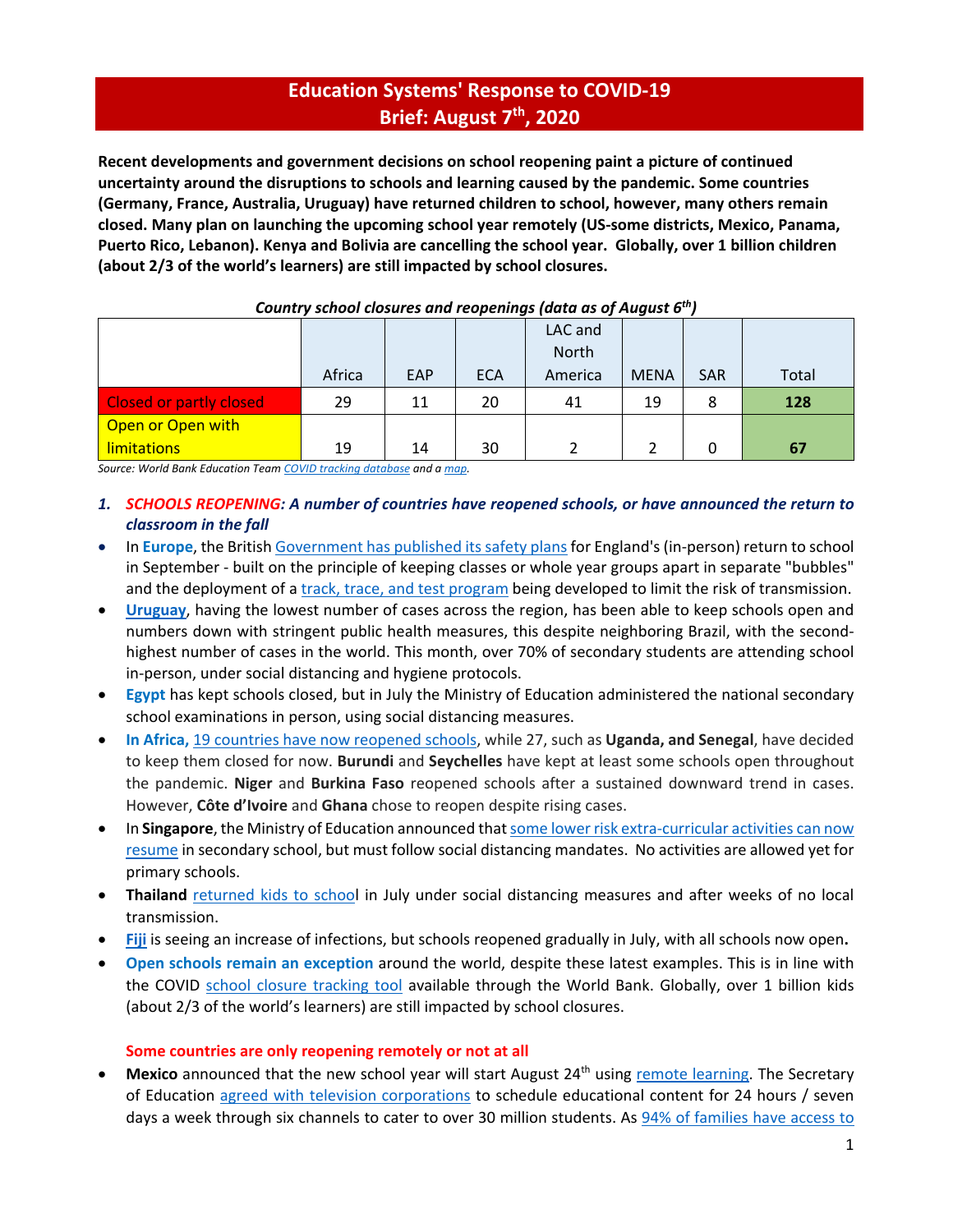$TV$  this guarantees that remote learning reaches almost all students, the 6% remaining can access to textbooks and guides in print and digital formats as well as radio lessons.

- In the **United States**, several highly-populated cities and school districts have announced extension of remote (online) learning till the fall (Atlanta, Dallas, Detroit, Houston, Los Angeles, Miami, Nashville, New York, Philadelphia, San Diego, Washington DC, Massachusetts, New York, Maryland, Virginia. and others).
- **Kenya** announced that schools will reopen only in January 2021. The pandemic exposed a digital divide as poor and rural households didn't have access to radio, television, laptops, internet, or even electricity. The multi‐platform strategy followed by the government left many children without any exposure to any educational experience, and given the length of the closure, the Ministry decided that student will start again the same grade next year. The Minister of Education announced that in addition to continuing remote learning activities, they will also launch a community program to pair teachers with students who don't have access to education.
- $\bullet$  Bolivia announced that given the lack of access of most students to any educational service, the school year is closed for 2020 and classes will resume in February 2021.
- **Panama** started the school year remotely July 20<sup>th</sup> with an adapted curriculum to focus on essential learning and using distance learning to reach children in all grades, as well as children with disabilities.
- Lebanon's Ministry of Education and Higher Education has alerted parents via its social media outlets that the start of the school year in September *may be* remote if the current rise in cases continues.
- **Puerto Rico** schools will reopen remotely in September. That decision will be revisited once again August  $17<sup>th</sup>$  to determine if it's safe to modify the approach.
- **Liberia's** kindergarten to grade 5 students will stay home this fall, while older students will finish their academic year and take exams. The next **academic year starts end of December. Teaching includes Saturday and Sunday.**
- In Zimbabwe, the school year has resumed, but only through online classes, with English lessons taught through TV and radio.
- *2. SCHOOLS (RE)CLOSING: Some countries that had reopened schools have closed recently (for full list of countries that have reopened schools, see Annex 1)*
- **Australia** has closed schools in Sydney and in select districts around Victoria, where infections are on the rise.
- Hong Kong locked down and closed schools in January but reopened in May. On July 12<sup>th</sup> the Government closed schools again, one week ahead of the scheduled school year end due to an increase of local cases.
- **South Africa,** due to the increase in COVID‐ 19 cases, the President of South Africa declared that schools were closing again for four weeks, except for grade 12 which will have a one-week break.
- **Israel** reopened schools in May, allowing all students to return to the classroom. A heat wave in late May prompted the Government to ease the masks requirement and infections began to increase. The Government then asked schools to close for two weeks if they had confirmed cases. By mid-July, according to the Ministry of education, 2,026 students, teachers, and staff had contracted COVID‐19, and 28,147 were in quarantine due to possible contagion. Schools are expected to reopen on September  $1<sup>st</sup>$ with stricture restrictions. See also Politico article of July 29<sup>th</sup> analyzing which countries have opened and how,

# *3. MOVING TO THE NEW SCHOOL YEAR: ISSUES AROUND RETURNING TO SCHOOL* **Children**

• Studies, such as that published by Nature Medicine, conclude that young children may be less likely to get sick from COVID-19 and rarely get very ill if they do show symptoms, and they seem to be less likely to infect other people.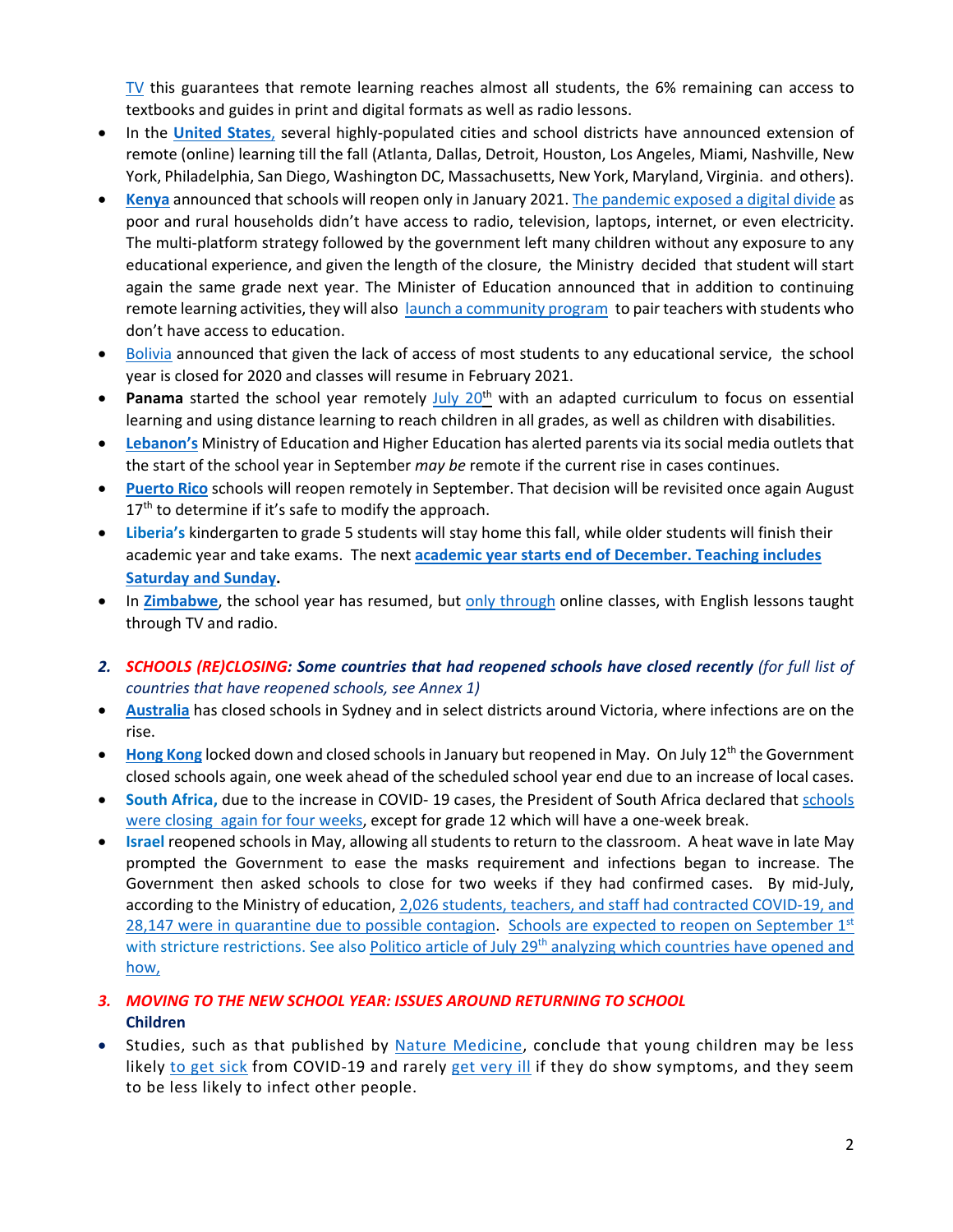- A another study using contact tracing in **South Korea,** published by the American Center for Disease Control and Prevention (CDC) on July 16<sup>th</sup>, found that kids under the age of 10 spread the virus at about half the rate of adults, but that kids between 10 and 19 spread it at a similar rate as adults.
- These findings are similar to a smaller study carried out in **France**, released in June that found no evidence of transmission in schools.

# **Personal Protective Equipment (Masks)**

 Some systems are mandating use of masks in classrooms (in **Germany**, students wear them in hallways or bathrooms, while in France, teachers are to use them when less than a meter away from students). Other Government are not mandating them (**England** announced that teachers will not be required to wear masks while in school, but the teachers union has advocated they be required for teacher safety).

# **Infrastructure, including air quality**

- Air quality is the latest COVID‐19 crisis issue for schools reopening. The average 15 year‐old student in OECD countries has spent 7,538 hours inside school buildings, where the lack of proper ventilation and stagnate air create opportunities for virus spreading. Recently, research has surfaced making the case that air quality should be a primary focus of a healthy building. These papers suggest that the circulation of fresh air, its filtration, and more space for students will make the schools safer and improve learning outcomes of students. New spaces for learning with larger circulation areas and more open spaces are considerations now moving into the front seat of the discussion in school designs. There is concern this will further exacerbate the gap between those who can improve and those who can't, given limited resources. See webinar announcement below.
- The sheer volume of students and teachers in school buildings and the high traffic situations brought on by student movement makes social distancing measures difficult to implement in some schools. **Denmark**, **South Korea**, and **Israel** provide lessons to follow (and avoid) in safe reopening.

# **Teachers**

 **Keeping teachers and school employees safe at work** has become a critical issue of debate. A Kaiser Family Foundation analysis released in July estimates that 1 in 4 American teachers have health conditions that put them at higher risk of serious illness if they were to contract COVID‐19. Among the big questions remaining is how to address the shortage of teachers, should some get sick, or to ensure smaller class sizes. In the **UK**, the Scottish Government has allocated £50 million to hiring new teachers and support staff to addressthe gap. In countriesincluding **Denmark**, **France**, and **Italy**, teachers' unions were actively involved in the school reopening discussions and the provision of universal healthcare in those countries alleviated some concerns.

# **4. GUIDANCE ON RETURNING TO SCHOOL**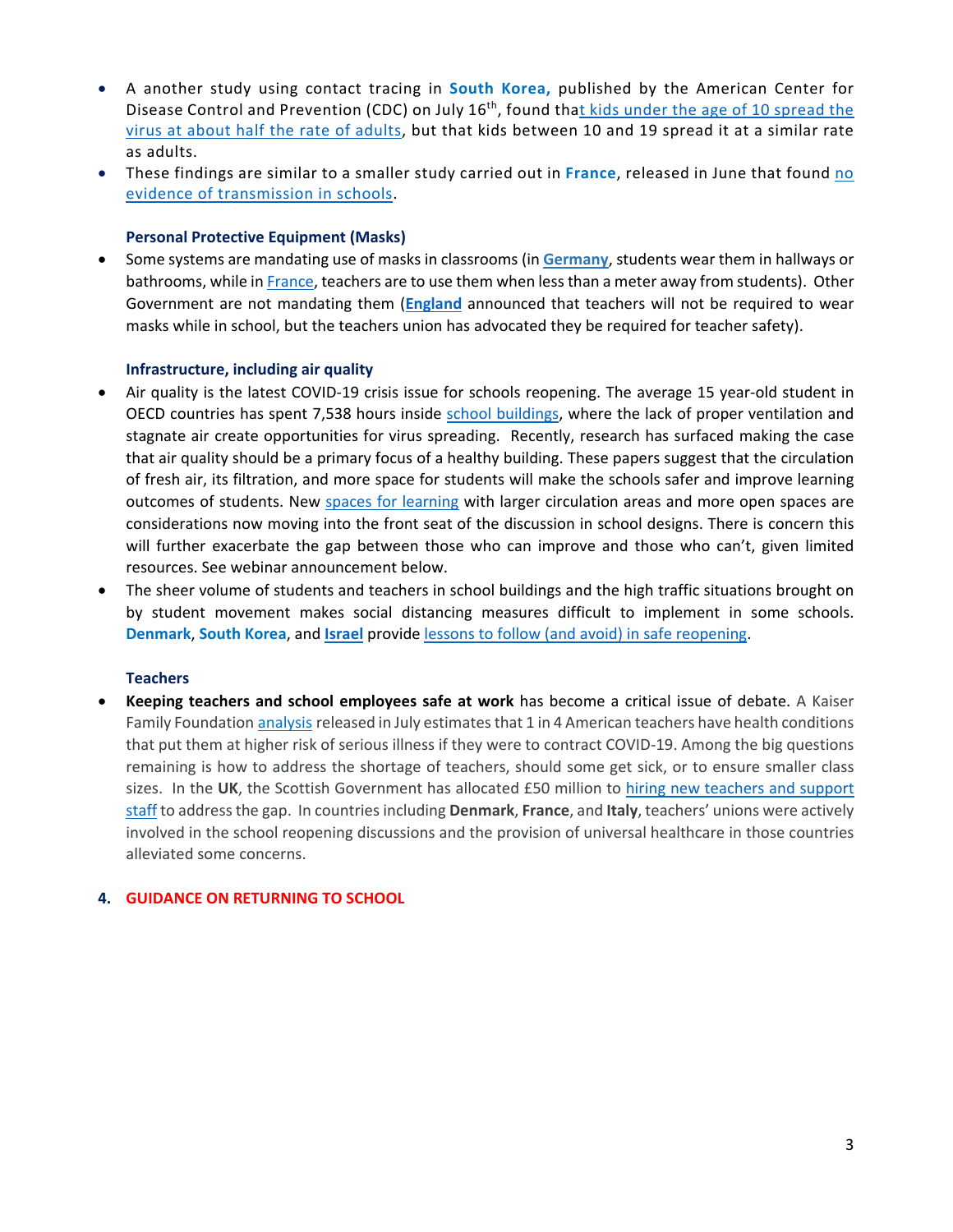The **CDC** has produced **a statement on reopening schools** and has launched the "Plan, Prepare, and Respond" guidelines targeting administrators, caregivers, and parents about safety in schooling. The

statement largely advocates for returning children to school, particularly those of younger grades.

- **Younger children need in‐person schooling** is the main point of a new report released by the U.S. National **Academies of Sciences, Engineering, and Medicine**, which argues that without in-person instruction, schools risk children falling behind academically and exacerbating educational inequities.
- The **New York Times** has developed an interactive guide describing What Back to School Might Look Like in an Age of COVID‐19, looking at bussing, entering and exiting the building, teaching, and carrying on with activities that would be in line with CDC guidelines.



# *Two recent surveys on the Impact of COVID19.*

#### *World Bank‐UNESCO‐UNICEF Survey1 on Education Responses*

- The pandemic affected school calendars in 70% of the 118 respondent countries, most of them Lower income countries (LICs).
- *Over 95% of countries surveyed deployed distance education during closures, using online, recorded, TV, radio, and paper lessons.*
- Of those offering distance learning, about half continued to assess students.
- 17% of respondent countries cancelled standard exams.
- For more details and data, follow this link.

*ILO‐UNESCO‐WBG Joint Survey on Technical and Vocational Education and Training (TVET) and Skills Development during the time of COVID‐19*

**The results point to significant impact of COVID‐19 closures** on the TVET industry, and a likely rise in dropouts. In many countries, trainers lack the skills necessary for remote training, need time to prepare videos or online training, and have low access to internet. Additionally, the closure of businesses has prevented students from carrying out practical training, a critical aspect for TVET.

*=================================================*

# *Latest Relevant Resources*

- **Oxford University** launched the Oxford *Supertracker***,** a global directory of over 100 **policy trackers** and **surveys** related to COVID‐19 and a *Government Response Tracker that measures the strictness of government lockdown measures to combat the spread of the virus.*
- **Johns Hopkins University**, a leading source in the US for tracking COVID19 spread, has launched a **School Reopening Policy Tracker** for grades K‐12. The tool includes links to school plans of all 50 states, as well as thirteen national guidance notes and resources for administrators, teachers, and parents.
- Moving Exams Online: Five Points to Consider (Blog: July 16, 2020)
- COVID-19 and Education Systems in Tanzania: Brainstorming for a True Ed-Tech Disruption (Blog: Jul 23, *2020)*
- A compilation of 40 blogs on Education written in the first 100 days of the pandemic can be found here
- *Latest research, tools, blogs, etc.* can be found at the Bank Education COVID‐19 website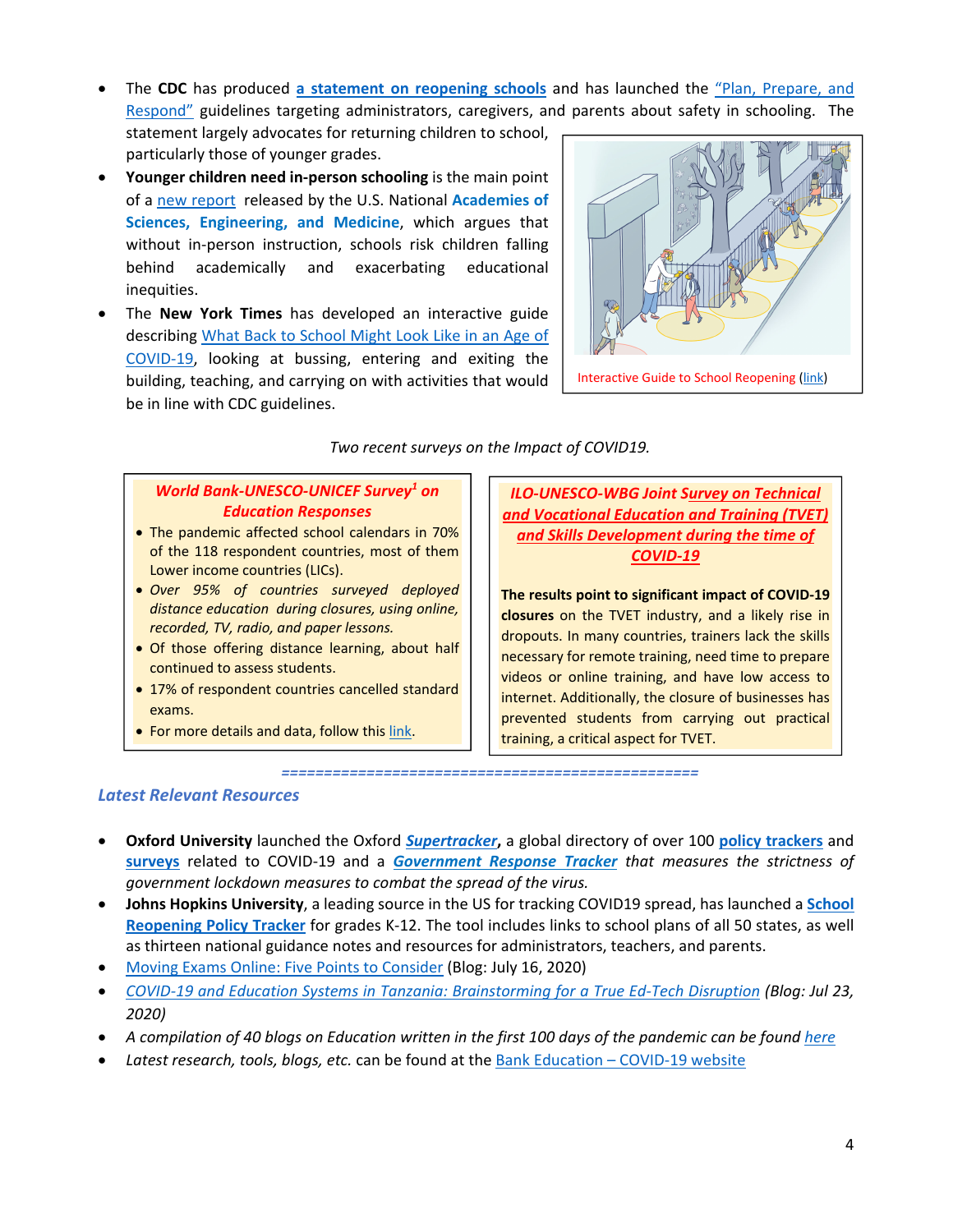# **ANNEX 1 – Latest on COUNTRIES REOPENING SCHOOLS (received from teams) AFRICA**

- **Benin**, as of early July, schools except for nurseries are open. Classrooms have social distancing rules set up – for example, the benches have been set out to observe the one‐meter rule. Launched mass testing for teachers as a way to reassure parents that school will be a safe environment – masks were compulsory, but during reopening, a large number of students turned up without masks due to costs.
- **Botswana.** Standard 7, form 3, and form 5 returned by June 17, with additional classes gradually phasing in. Pre-primary schools will now begin August  $4<sup>th</sup>$ . Private school have been making their own reopening decisions. Some preventive measures include checking body temperatures, regular disinfection, and wearing of masks.
- **Burkina Faso,** students of examinations classes returned on June 1<sup>st</sup>, no date has been confirmed for rest of the years. The World Food Program is gradually restarting school feeding activities to benefit them. Universities have started to gradually reopen.
- **Burundi,** schools continued to operate through the pandemic. President Pierre Nkurunziza is thought to be the first head of state to die due to side effects of COVID‐19.
- **Cameroon,** schools and universities reopened by June 1<sup>st</sup>. Some of the measures taken include: schools will be disinfected three times a week, schools without access to running water will be provided with it, making hand sanitizers and hand washing buckets available, having no more than 24 students per classroom, and only one student seated per bench instead of the usual four.
- **Cote d'Ivoire.** Primary, secondary, and universities reopened as of May 25<sup>th</sup>. Measures include washing hands before and after classes. Classes are equipped with hand sanitizer gel.
- **Equatorial Guinea.** The Government decided on June 15<sup>th</sup> to ease emergency measures in force since March. This includes the reopening of schools for exams as long as they can comply with protective measures such as the use of masks, social distancing, hand washing practices, among others.
- **Ghana** is undergoing a phased, selective reopening: June 15<sup>th</sup> Final year tertiary students returned to classes; June 22<sup>nd</sup> - Final year senior secondary reopened; June 29<sup>th</sup> - Final year junior high school reopened; all other students will be home till further notice. By July  $17<sup>th</sup>$ , a joint statement by pre-tertiary teacher unions (GNAT, NAGRAT, TEWU, and CCT) asked the government to close down the schools due to fear of schools cases and lack of measures to ensure safety of students and teachers.
- **Guinea**, schools reopened on June 29th, starting with exam classes**.**
- Kenya, announced on July 7<sup>th</sup> that schools will remain closed until January and that final year exams will be cancelled. Students of basic education in private and public schools will have to repeat the school year. The Ministry will continue to explore how to expand access of remote learning to all students. Colleges and universities may be able to reopen if they comply by government guidelines.
- Liberia. Schools reopened June 22<sup>nd</sup> for last year of senior secondary students who are expected to sit exams this year.
- **Madagascar** has reopened schools for some grades (final year of high school, grade three, and grade seven). Attendance of pupils appears to be low. July  $6<sup>th</sup>$  a lockdown was reinstated in the central region and schools had to close again. They are now gradually reopening.
- **Niger,** public schools reopened by June 1<sup>st</sup>.
- **Sierra Leone.** School reopening Task Force established and working on different elements. Schools reopened July 1<sup>st</sup> for those sitting for standard exams. A comprehensive set of guidelines that will aid with the reopening of the school are under development.
- **South Africa** delayed planned reopening of schools after a spike in infections, but then reopened June 8<sup>th</sup> using a phased reopening. Despite the number of COVID‐19 cases growing sharply, by July 6, grades 6 and 11 returned to classes as part of the second stage of reopening. Due to the increase in COVID‐ 19 cases the president of South Africa declared that schools were closing for four weeks, except for grade 12 which will have a one week break.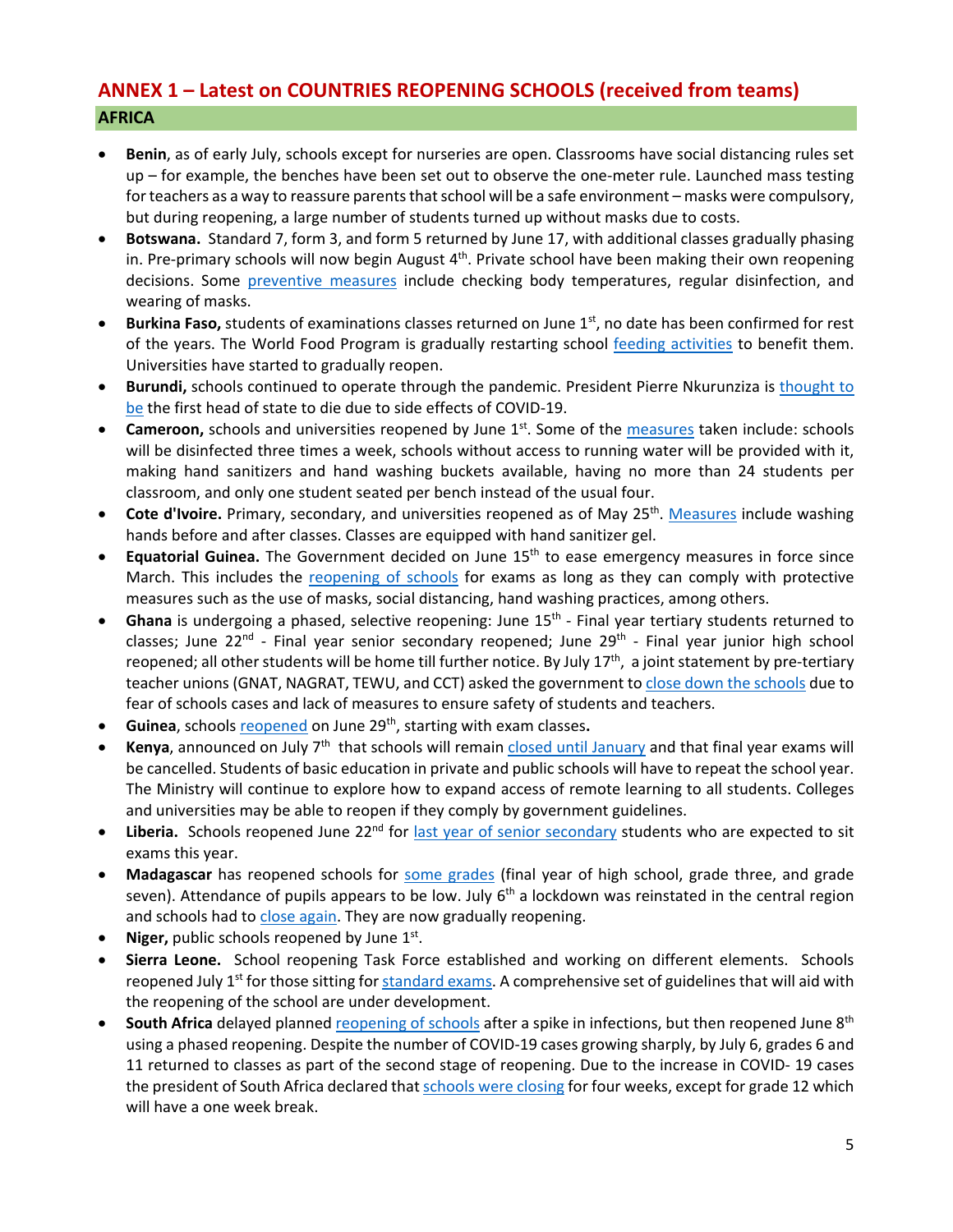- **Tanzania** reopened schools on June 22<sup>nd</sup>, with kindergartens, primary, and secondary schools resuming activities, with many parents concerned about the safety of learning environment in the context of increased infection cases.
- **Togo,** by June 15<sup>th</sup> final year pupils of primary and junior high schools; second and third-year students of senior high schools returned to classes.
- **Zambia.** Students of examination classes returned to school by June 1<sup>st</sup>. Ministry of General Education has released guidelines on measures for safe school reopening as well as responsibilities of teachers/staff/administrators: smaller class size to the extent possible, observing physical distancing measures, having staff and students wearing masks, and maintaining a stock of masks to support vulnerable learners, etc.

# **Eastern and Central Europe**

- Albania, schools reopened by May 18<sup>th</sup> for students in the last year of upper secondary. School reopening is under strict hygiene and social distance measures.
- Armenia. Mass return of students to school is not planned until late August/early September. Pre- schools are open since May  $18<sup>th</sup>$ , with measures such as temperature checks, shoes disinfection, and spending most of the school day outdoors.
- Austria. Began returning students May 4<sup>th</sup>, with Grade 12 students who came back to school to prepare for final exam ("Matura") two weeks later; (ii) May 18<sup>th</sup>: School reopened for primary schools, lower secondary, and special needs schools; (iii) June 3<sup>rd</sup>: School opening for upper secondary and TVET schools. Classes are split into two groups, with group 1 being in school Monday, Tuesday, Wednesday, and group 2 on Thursday and Friday; alternating the next week. Mandatory regular washing of hands, especially after entering the school and masks work outside the classroom (in corridors).
- **Belarus,** schools reopened on a voluntary basis.
- Belgium. From May 18<sup>th</sup>, selected grades of primary and secondary schools restarted classes under strict social distancing rules. Some measures taken include students and teachers wearing masks, washing hands when entering schools.
- **Bulgaria**. Reopening in the fall September 14<sup>th</sup>.
- **Croatia**. Classes resumed in May and students are currently on summer holiday. The Ministry conducted a survey of teachers and parents on effectiveness of remote learning, indicating the results will be used to improve on the remote learning to be offered in the start of the school year. Results of the survey have been released and are highlighted here.
- **Cyprus,** high school students started to return to schools by May 11th and the school year finished by late June. The next academic year is expected to start by September  $1<sup>st</sup>$ .
- **Denmark**. Staggered its reopening starting back in April, being one of the first countries to return kids to the classroom, under strict social distancing guidance. Children are asked to play in small groups. Teachers are asked to be especially vigilant and ensure that only limited number of students play together at the same time. Classes are divided into sub groups; children each have their own desks marooned two yards away from their nearest neighbor; teachers work with the same group throughout the day and do not switch; children play only with kids from their class and only in small groups; teachers don't gather in the staff room.
- In **England,** secondary schools were allowed to reopen for years 10 and 12 since June 10<sup>th</sup>. Some nursery, pre-school, and reception year 1 and 6 started to go back by early June. By June 11<sup>th</sup>, only 9.1% of children in England were back to classes. The government has announced a £1 billion fund to help students catch up. Of this, £650 million will be made available to principals for head teachers to provide tutoring sessions for small groups of primary and secondary students. The rest will be allocated to a national tutoring program aimed at the most disadvantages groups. In preparation for wide school reopening this September, the British Government has published its safety plans for England's (in-person) return to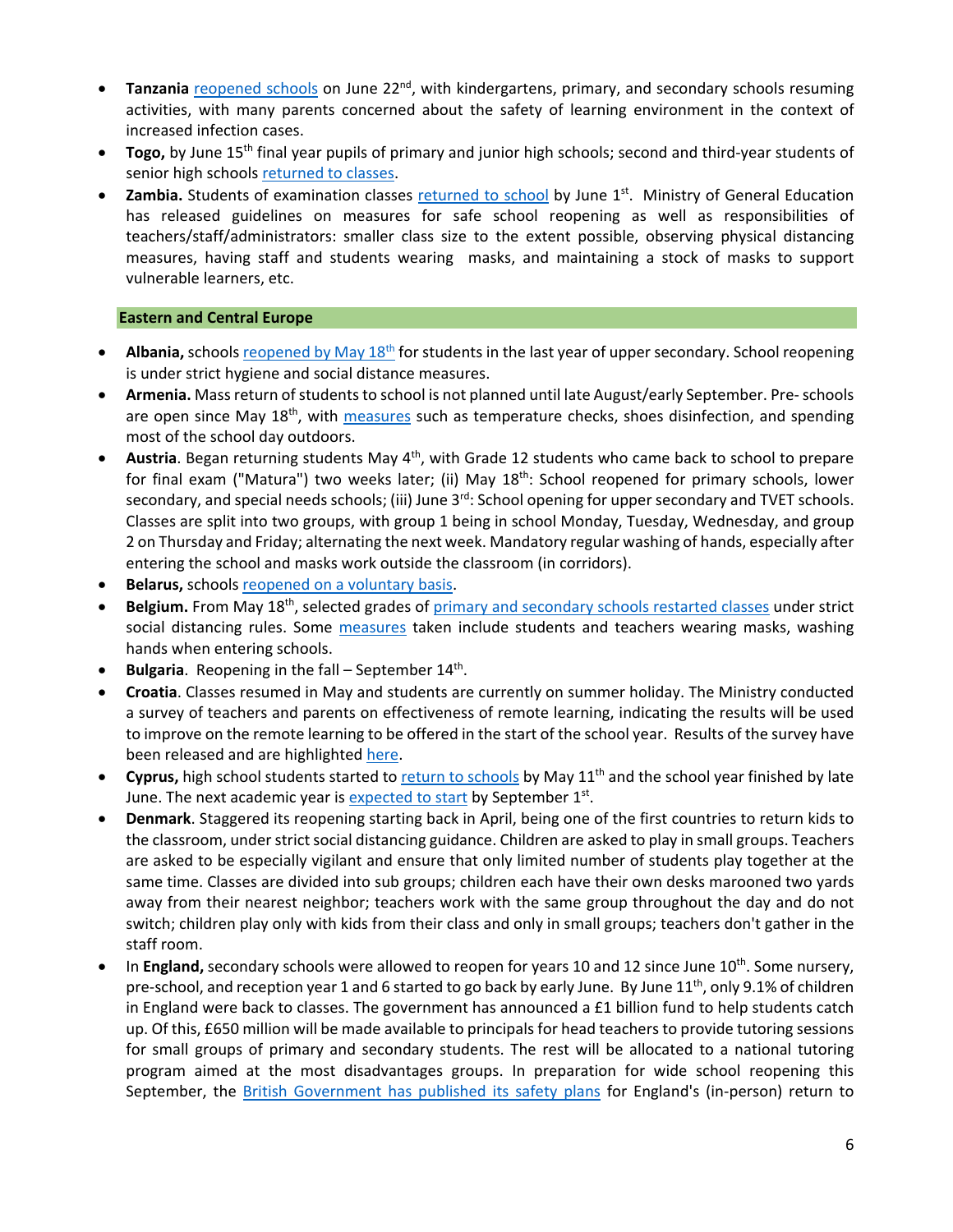school ‐ built on the principle of keeping classes or whole year groups apart in separate "bubbles" and the deployment of a *track, trace, and test program* being developed to limit the risk of transmission.

- **Estonia,** May 15th: schools and educational institutions resumed in‐person learning for up to 10 students per contact group. Tallinn public schools will limit contact groups to a maximum of five students.
- **Finland,** reopened schools by mid‐May.
- **France**. May 11<sup>th</sup> staggered reentry starting with younger grades. By May 25<sup>th</sup>, all primary and secondary students are back in school. Parents have final say about whether they want to send their children or not. No punishment for not attending.
- **Germany**. Reopened May 6th. Recently, a study found low rates of infection among teachers and students in schools in the state of Saxony, which suggests schools might not play an important role in spreading the virus.
- **Greece**. Students returned May 4<sup>th</sup>, but are following guidelines, for example, stay at least two meters (6.56 feet) apart.
- **Hungary**, Schools will keep up digital education methods for the remainder of the term, but are allowed to organize consultations for individual students or small groups from June  $2<sup>nd</sup>$ .
- **Iceland,** by June 15<sup>th</sup> all schools were open, applying social distance and hygiene measures.
- Lithuania, reopened schools for primary school students by May 25<sup>th</sup>, other grades joined by early June.
- **Luxembourg**. Schools have gradually been reopening since May 4th, with students in their final year of secondary school returning first.
- **Netherlands**. Primary schools reopen on May 11<sup>th</sup>, and secondary schools on June 1<sup>st</sup>. Schools for secondary VET remain closed.
- Norway. Kindergartens were opened on April 20<sup>th</sup> and its primary schools on April 27<sup>th</sup>, starting with grade 1-4. Universities, colleges and vocational schools reopened from April 27<sup>th</sup> for some students and employees. All students were returned to school before the summer holidays.
- **Poland,** schools reopened by end of May.
- **Portugal,** schools reopened by mid‐May.
- **Romania**. By June 2<sup>nd</sup> schools reopened for learners in the last year of lower and upper secondary school to help prepare students for the national exams.
- **Slovak Republic,** schools and kindergartens opened by June 1<sup>st</sup>.
- **Slovenia.** Children in the first three grades of primary school, final years secondary school, and kindergartens returned to classrooms on May  $18<sup>th</sup>$ .
- **Spain.** On May 25<sup>th</sup> a phased reopening restarted and only last year students of secondary and postsecondary in territories under phase 2 and 3 of reopening resumed classes. The Ministry of Education has prepared a set of recommendations for schools to reopen for all this fall (September 7<sup>th</sup>) which include 20 students per class, the use of masks when the distance of 1.5 meters cannot be sustained, and the prohibition of school meetings and assemblies.
- Switzerland. May 11<sup>th</sup> for younger grades. Older children from their 10<sup>th</sup> year, as well as university students, returned on June 8<sup>th</sup>.
- **Ukraine**, kindergartens reopened by late May.

# **East Asia and the Pacific**

 **Australia**. States have the authority to follow up different guidelines or protocols given that the education system is administered at state level. Throughout the pandemic, schools in most states have remained open to children of essential workers and vulnerable children. The only exception is the Australian Capital Territory, where nine hub schools were set up for these children, and they are not reopening schools until next week and the following week (using a staggered approach). The State of Victoria had reopened for students in years 11 and 12 but as of July 28<sup>th</sup> has become a hotspot for COVID-19 cases in Australia and 58 schools have had to re-close so far, causing school principals to ask to return to remote learning.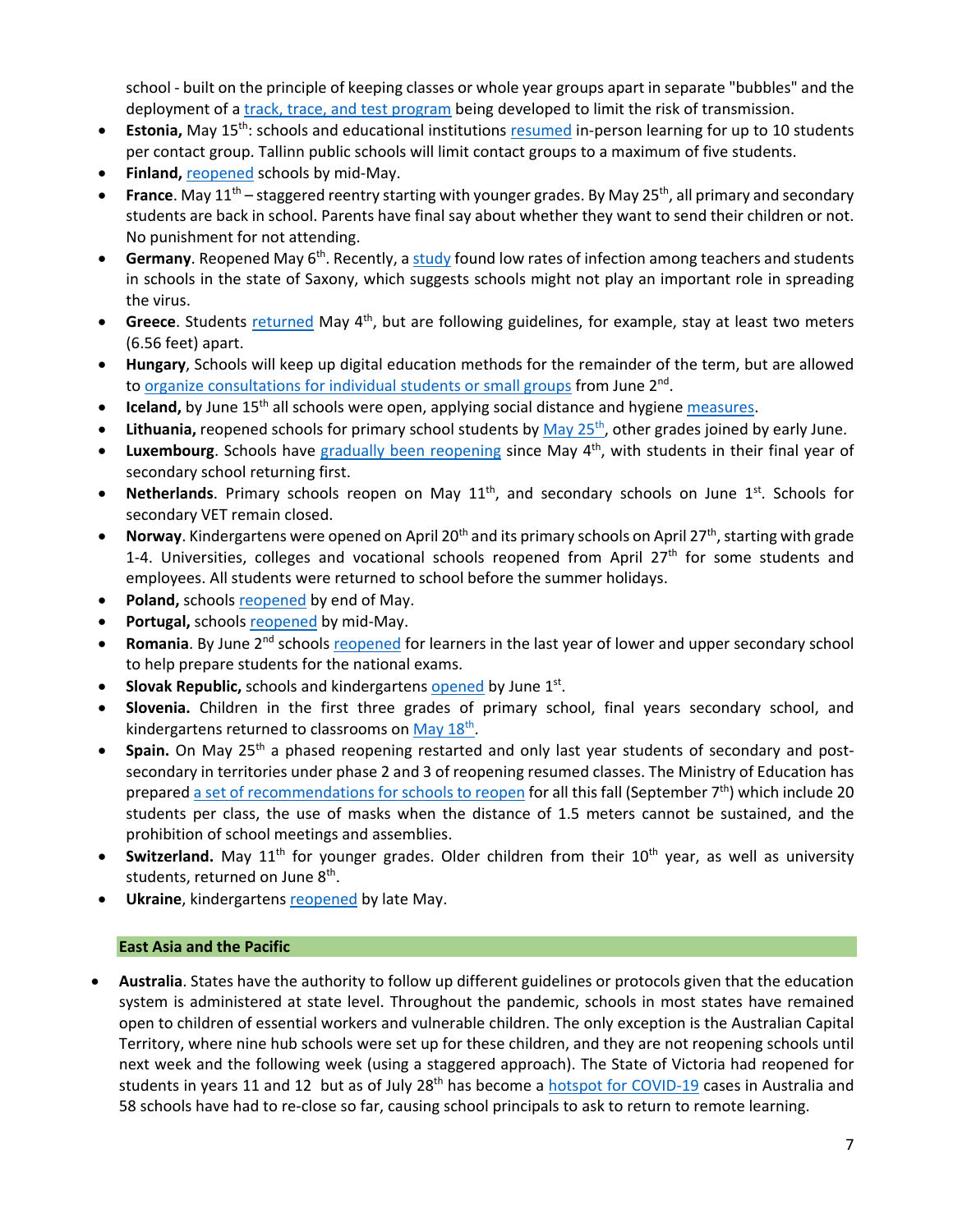- **Brunei Darussalam**. Reopened schools early June for students who will take national examinations.
- **China**. Dates of reopening varied based on the date of last reported case of COVID in the province. Practice social distancing whenever possible with examples including (i) allowing students from certain grades, e.g. the graduating classes, to register earlier than others to avoid peak traffic and avoiding large scale gathering by canceling parent days, campus events, and large-scale teacher training (ii) managing the access of vendors, service providers, and visitors to campus. Seats have plastic dividers to ensure students are safely distanced from each other. Re‐adjusting school calendar to make up for lost face‐to‐face instruction time. Routinely carry out simple health screening, monitor instances of high‐risk symptoms and health related absence, and provide daily updates to local authorities. China also developed a contingency plan if/when an active case of COVID is found in classroom. Beijing had to re close schools due to a new COVID‐19 outbreak.
- **Fiji**, early childhood centers, primary and secondary schools reopened by July 6th.
- **Indonesia**. On June 16 the Education and Culture Ministry announced plans for a phased reopening of schools located in low risk areas or "green zones". By July 20<sup>th</sup> students started to return to classes in "green zones" of the archipelago in accordance with local protocols.
- **Japan**. Dates of reopening vary but started in mid-April. Classrooms are ventilated and students are not allowed to gather in clusters. Washing of hands regularly throughout the day, especially before lunch. Checking of temperatures regularly. If an infection is confirmed, the infected individual and those who were in close contact are to be suspended, according to the guidelines. Temporary closure of classes or the entire school is also recommended.
- **Lao PDR.** Schools have partially opened for Grade 5, Grade 9 and Grade 12 as the government lifted the lockdown during mid‐May. Opening the schools for Grade 1‐4, 6‐8 and 10‐11 started on early June.
- **Mongolia**. Schools to reopen in the fall (September20<sup>th</sup>).
- **Papua New Guinea** schools began gradually reopening in late April. The Department of Education provided specific instructions for schools, teachers, and all education authorities to take in prevention of COVID‐19. Parents can keep their children home if they wish to do so, yet they must inform schools so that children can continue their remote learning. Some of the prevention measures include mandatory facemasks for students and teachers and hand sanitizers or hand basins with soaps for hand washing in every recess break. However, implementation of measures appears challenging, with lack of masks in some areas and abundance in others. Some parents have resorted to sow masks themselves.
- **New Zealand,** schools reopened by mid‐May and have not reported closures since.
- **South Korea.** After delays, began the school year in April online, then moved to in‐person learning, beginning with high school seniors, followed by middle school seniors, juniors, and elementary schools by May 20<sup>th</sup>. Since then, some schools and districts have re-closed or gone on lockdown after increase in confirmed cases. This has helped curb the rise of transmissions. South Korea's approach is under consideration by other countrieslooking to implement a nimble, actionable approach to reopening schools.
- **Singapore.** Schools fully reopened by early June. Measures include temperature checks, use of masks, strict hygiene, among others,
- **Tonga.** After reopening, schools closed by end of June to test how students, teachers, and parents cope with at-home learning. The remote learning school trial included using radio, TV, and internet.
- Tuvalu Schools reopened on April 27<sup>th</sup>. The country closed its borders early and implemented tight measures. As of end July, it remains one of the few COVID19‐free countries.
- **Vietnam's** upper secondary schools and universities and colleges reopened in some provinces and then re‐ closed in compliance with the social distancing directive from the Prime Minister. By mid‐May, Vietnam had fully reopened all schools. The Ministry of Education and Training (MOET) developed a list of 16 priority responses for the basic education sector, and has sought support from development partners on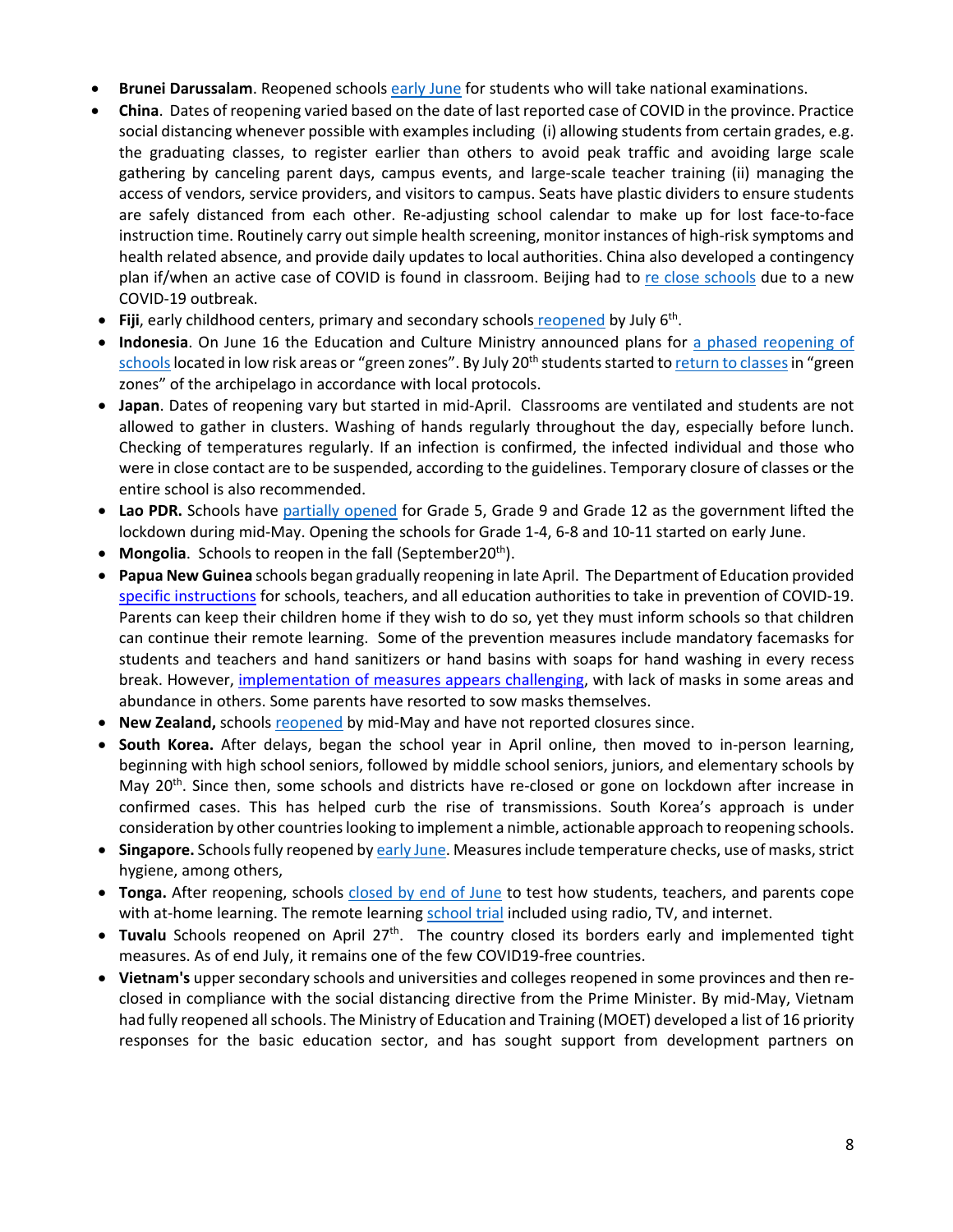implementation.<sup>1</sup> These priorities relate to, for example,  $(1)$  the safe operation of schools to reduce virus transmission, including the availability of hygiene materials and part‐time in‐person classes for crowded classrooms; (2) bridging the learning gap related to school closures, including stronger distance education provision, curriculum streamlining, teacher training, and promoting awareness for parents, students, and others; and (3) protecting the most vulnerable, including raising caregivers' awareness on child nutrition needs, psychological support, and distance education materials in ethnic minority languages.

#### **Latin, Central and North America**

- Canada. As of July 29<sup>th</sup>, all provinces had announced that most or all of their students will return to school in September. In provinces such as British Columbia and Quebec, students will be divided into "learning groups" which will be the group students can interact with, which the government says will reduce the risk of transmission among students, while improving contact tracing in the event of an outbreak. Additional resources have also been allocated at provincial level to help schools prepare for the upcoming school year, which will go towards increased cleaning expenses, hand‐washing stations and additional supplies for students and teachers. For a summary of the back‐to‐school plans by province, click here.
- **Mexico** announced that the new school year will start this August 24<sup>th</sup> using remote learning (television and radio) until the pandemic allows for students to return to school. The Secretary of Education has made agreements with television corporations so that they schedule the emission of educational content for 24 hours and seven days a week through six channels. For those who can't access televised content, radio content as well as textbook distribution will be put in place.
- Nicaragua. Schools and public universities reopened April 20<sup>th</sup>. Yet, parents were reluctant to send the children back and remote learning is ongoing for children who have not returned to classes. By July 9th, only 10% of students were attending classes and the school year is deemed as lost.
- **Panama** has started the school year this July 20<sup>th</sup> with an adapted curriculum to focus on essential learning and using distance learning to reach children in all grades, as well as children with disabilities. There is no known date for face to face learning to start.
- Peru, by July 1<sup>st</sup> in-person teaching at primary and secondary schools began for schools located in rural areas with limited means of communication, internet connectivity, and zero COVID‐19 infections.
- **The United States**. On July 23<sup>rd</sup>, the Center for Disease, Control and Prevention issued a statement on school reopening and relevant guidelines. It also released the "Plan, Prepare, and Respond" guidelines targeting administrators, caregivers, and parents about safety in schooling. Several highly-populated cities and school districts have announced extension of remote (online) learning till the fall (Atlanta, Dallas, Detroit, Houston, Los Angeles, Miami, Nashville, New York, Philadelphia, San Diego, and others).
- **Uruguay** began the return to classes in some rural areas by late April and moved in phases. By June 29th. Uruguay reached a *full reopening* of schools with 256 thousand students coming back to classes in Montevideo. Some of the main characteristics of the gradual reopening so far are mandatory testing of school staff and teachers, blended learning, allowing teachers and staff who are at high risk (over 65 years old or with pre‐existing conditions) to remain home. Students' return is optional, and children are split into smaller groups in each class, extended hours for learning are suspended, and everyone must wear face masks.

#### **Middle East and North Africa**

 In **Algeria,** schools remain closed for the summer holidays, with students in grade 12 expected to return shortly to review for exams taking place in October 2020.

<sup>&</sup>lt;sup>1</sup> This information was extracted from the Mitigating the impact of COVID-19 on learning and skill formation in Vietnam, prepared by the World Bank's Education Global Practice team for Vietnam. The larger document summarizes the Government's comprehensive Education Response to COVID19 and can be requested from the team (contact Dilip Parajuli (Sr. Education Economist) at dparajuli@worldbank.org).